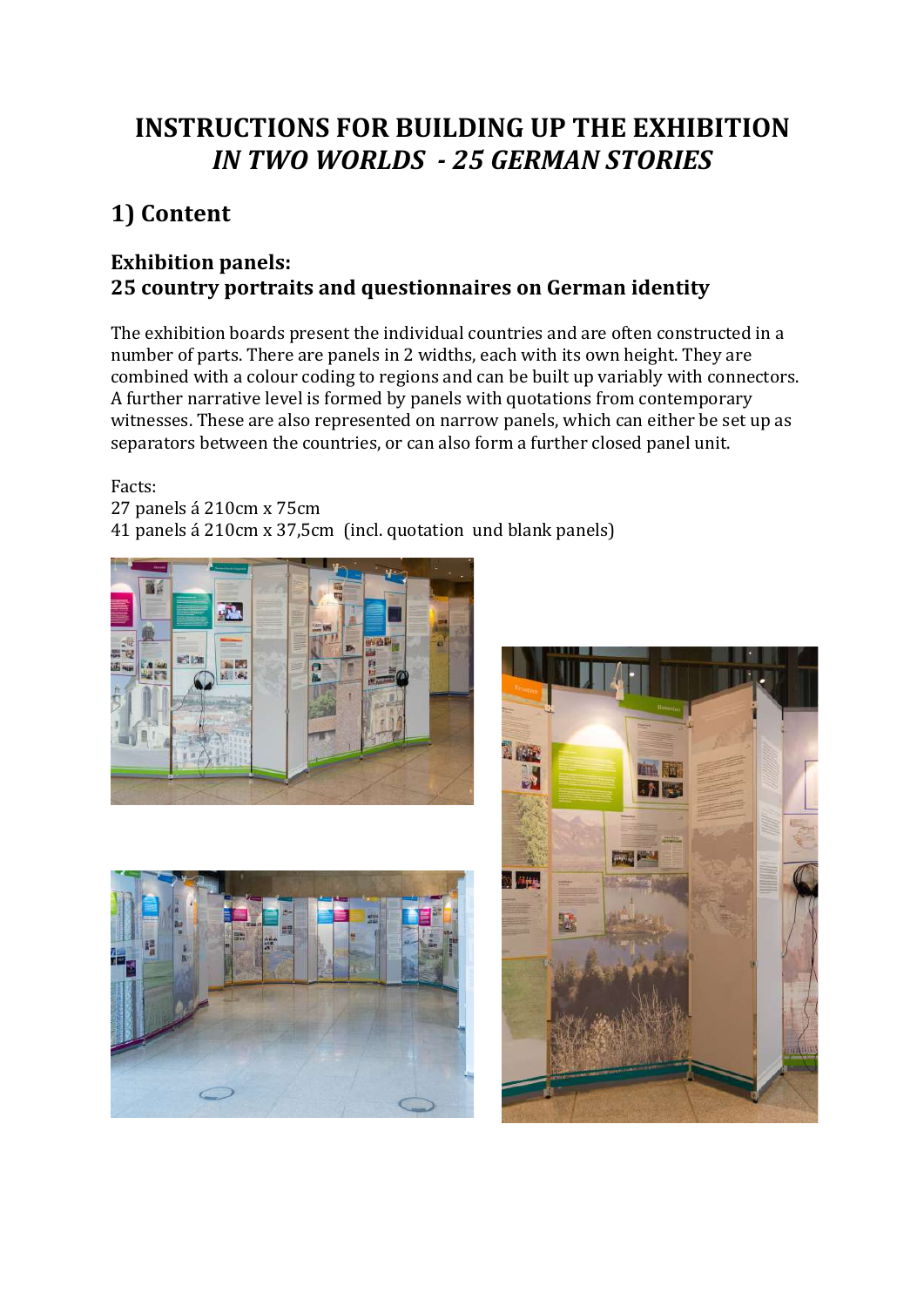#### **Color Coding of country panels**



#### **Documentation on setup variations and content:**

https://agdm.fuen.org/wanderausstellung/impressionen/ https://www.youtube.com/watch?v=ZN3cafY\_os0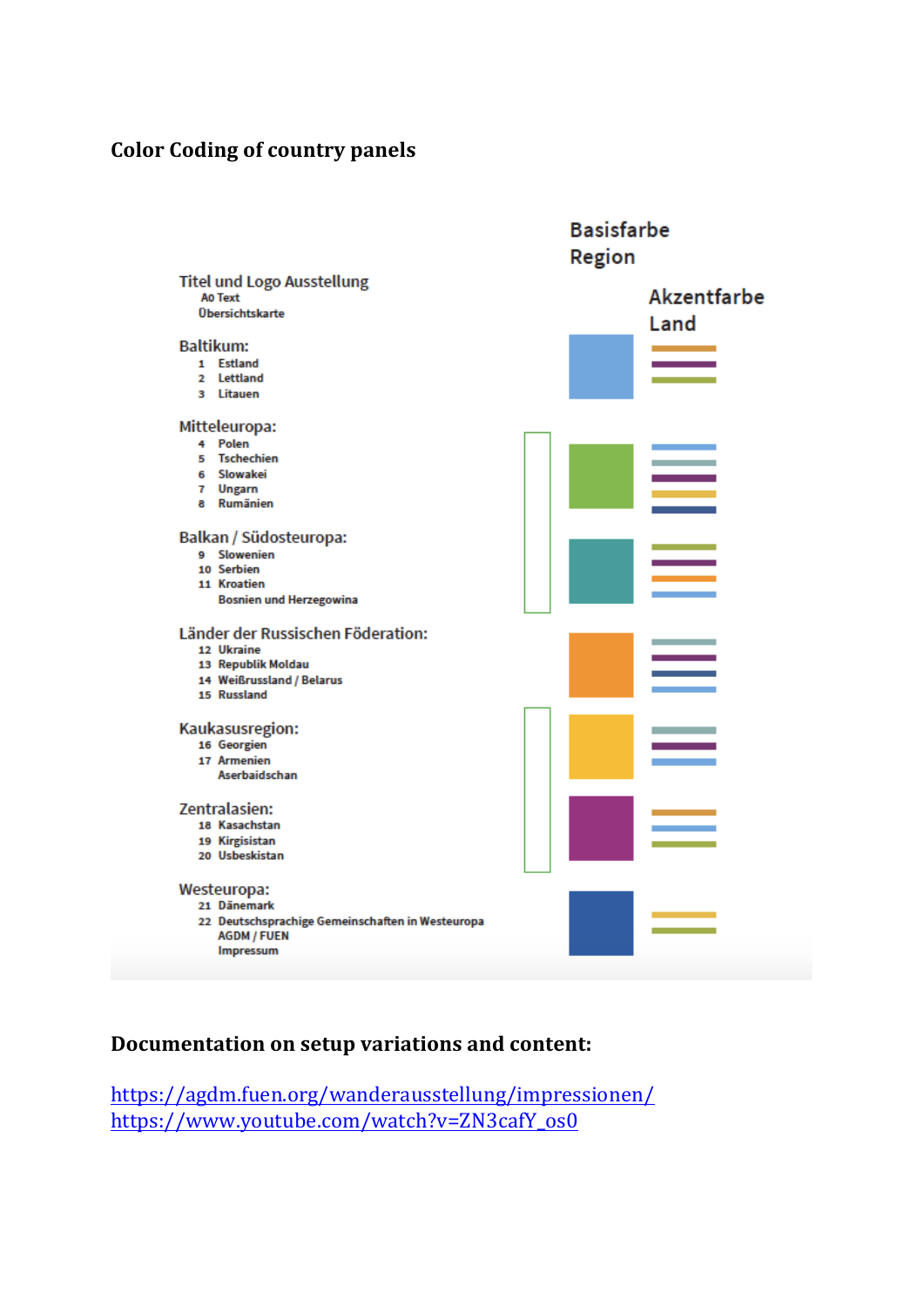## Theme boxes: "What does German identity mean as a minority?"

In seven cross-thematic blocks, the exhibition also explores the question of "What does German identity mean as a minority? The 7 boxes deal with the themes: Language, lived tradition, religion, memory of expulsion and deportation, youth and media work and art. The theme boxes are equipped with various elements such as media, video and audio stations, theme books, picture collages and explanatory texts. A central power connection is built into the boxes. The media starts automatically with power supply.

#### Facts:

7 theme boxes á 82cm x 82cm x 138cm, about 50kg weight each





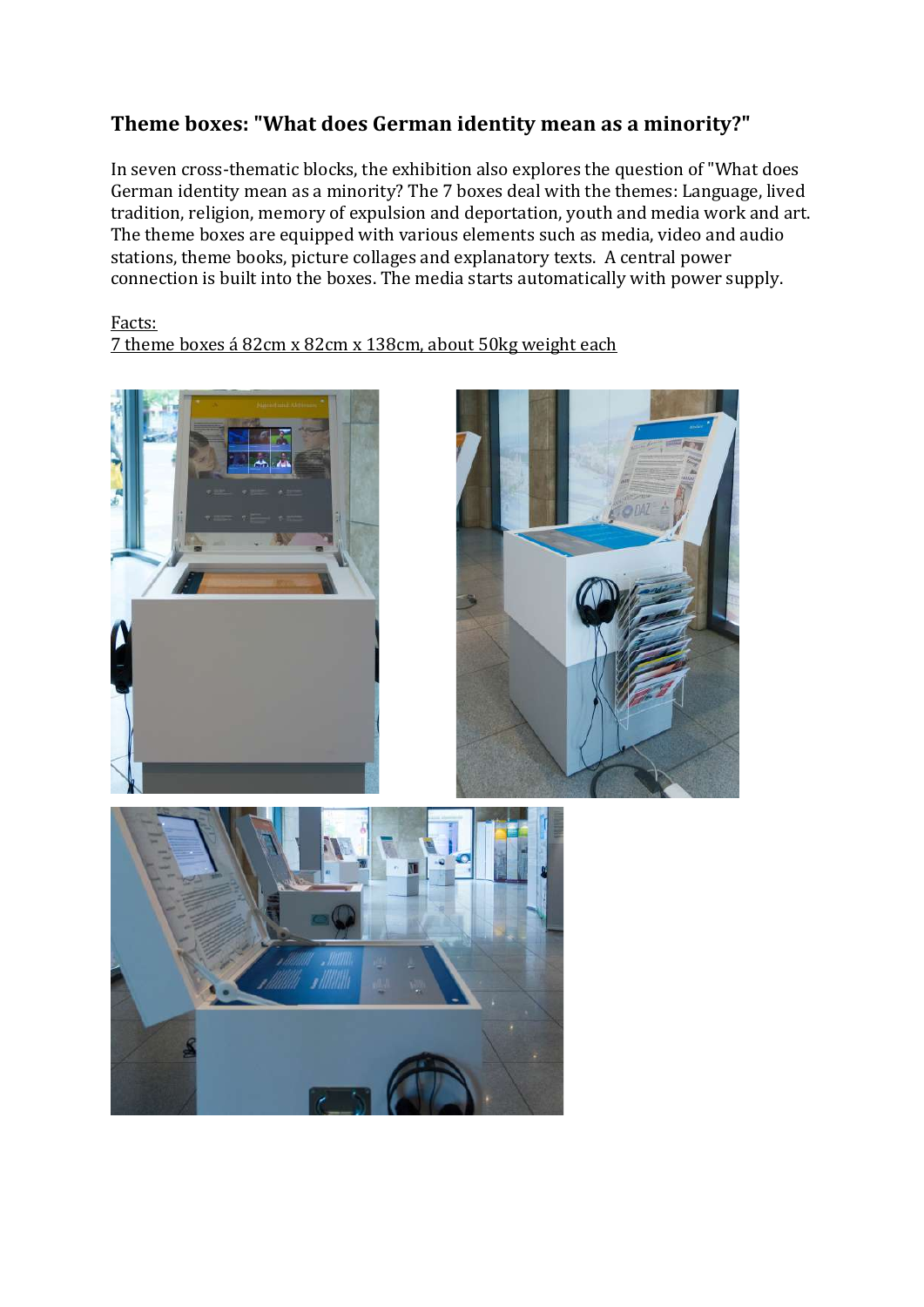# **2) Requirements for display and packaging**

## **Size of exhibition space(s)**

min. 100 sqm, can be devided into several rooms

## **Delivery**

Delivery with 7.5 t truck with loading platform and pallet truck. Entrance width at ground level at least approx. 85 cm. If access is via stairs, the exhibition elements must be unloaded on the ground floor. and carried upwards.

## **Construction team and (de-)construction**

At least 2 x professional construction workers (booth builders, trained caretakers, etc.) + possibly 1-2 carrying assistants for loading/unloading are needed

## **Cleaning of the exhibition elements**

The theme boxes and the exhibition boards can be cleaned with a little detergent in warm water or glass cleaner and a soft micro-fiber cloth. Clean monitors with a monitor cleaner and dry immediately.

## **3) Packaging, transport, storage**

## **General**

The crates, pallets and the Raubox can be moved with a lift truck or forklift. The goods to be transported must be handled carefully.

## **Theme boxes packaging:**

7 wooden crates: dimensions width 82, depth 82, height 138 cm Weight per crate: 50kg plus load approx.50kg Total weight per box : approx. 100 kg

Attention: 

- There are two boxes with books, these have remained in the shelf compartment.

- The handles on the hood boxes are for turning the boxes over. However, they are not designed to carry the crates.

- When loading, care must be taken to ensure that the fasteners do not break.

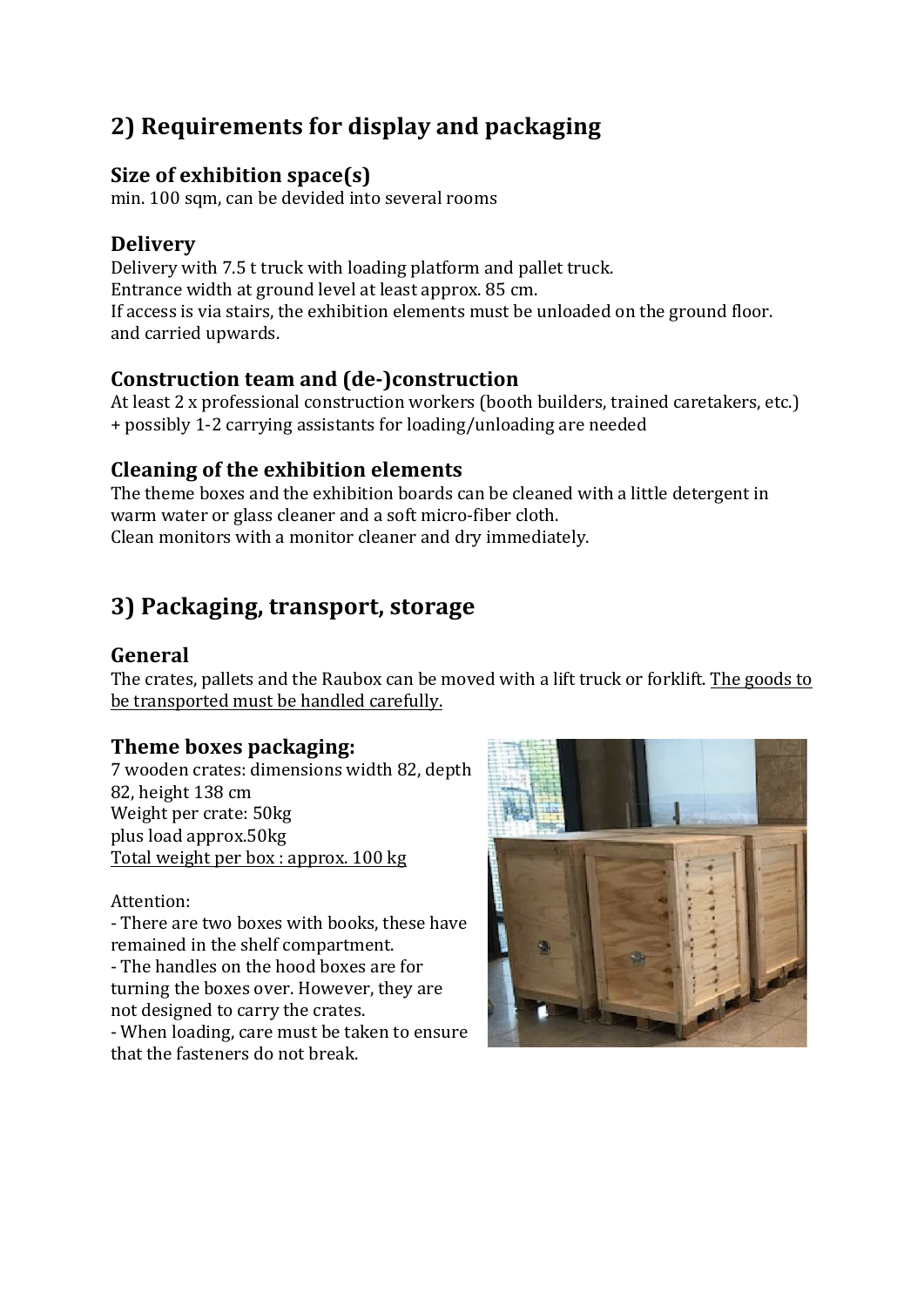#### **Packaging Exhibition panels**

7 x small packaging bags:  $213 \times 6 \times 40,5$ cm  $5 \times \text{large package}$  packaging bags:  $213 \times 6 \times 88 \text{ cm}$ 

#### Attention:

The panels are packed as described on the bag according to their sequence.

Please note:

- Max. six plates/panels can be packed in one bag
- Place two panels together with the back of each panel.
- Place the divider wall integrated in the bag between the panels so that the front sides are not scratched.
- The bags are strapped to 2 pallets with tension straps.











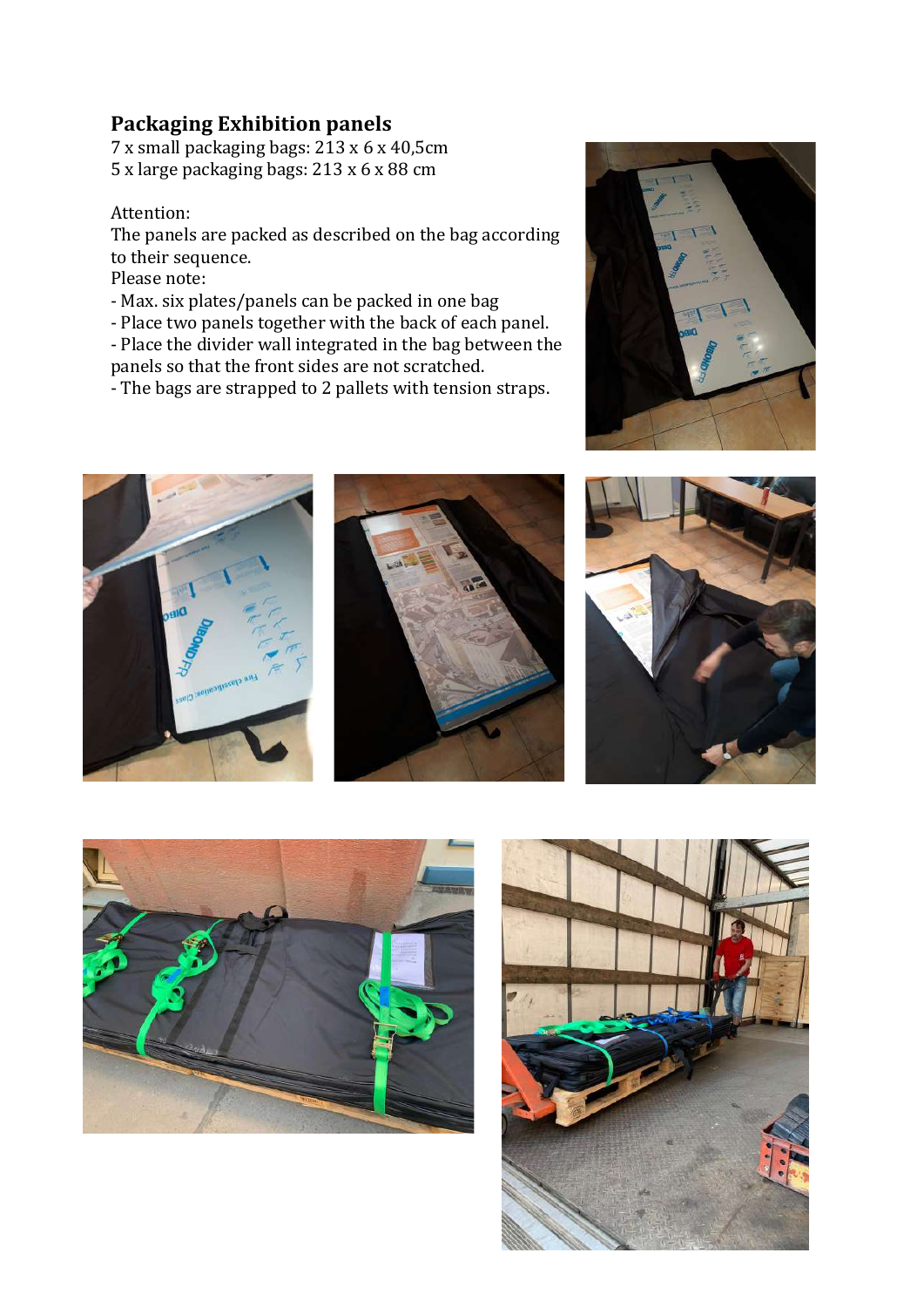## **Packaging of additional materials**

The additional materials (monitors, screws, headphones, etc.) are packed in a Raubox.

The crates, pallets and the Raubox can be moved with a lift truck or stacker. ATTENTION: The goods must be handled and transported carefully.





## **4) Construction of the exhibition panels**

The exhibition panels are marked with an identification number at the bottom left. These correspond to the sequences in the construction plans.

The panels are attached to each other on each long side with variable connectors.

The positions for the connectors are printed on the edge of the board.

The adjustable feet can be screwed into the lower two connectors.

## **Panel connector 01**



- Angle connector for  $3-5$  mm plates with steel screws.

- possible variable opening angle between 90 ° and 270 $\degree$ : The distance between the plates is approx. 2 cm with these connectors.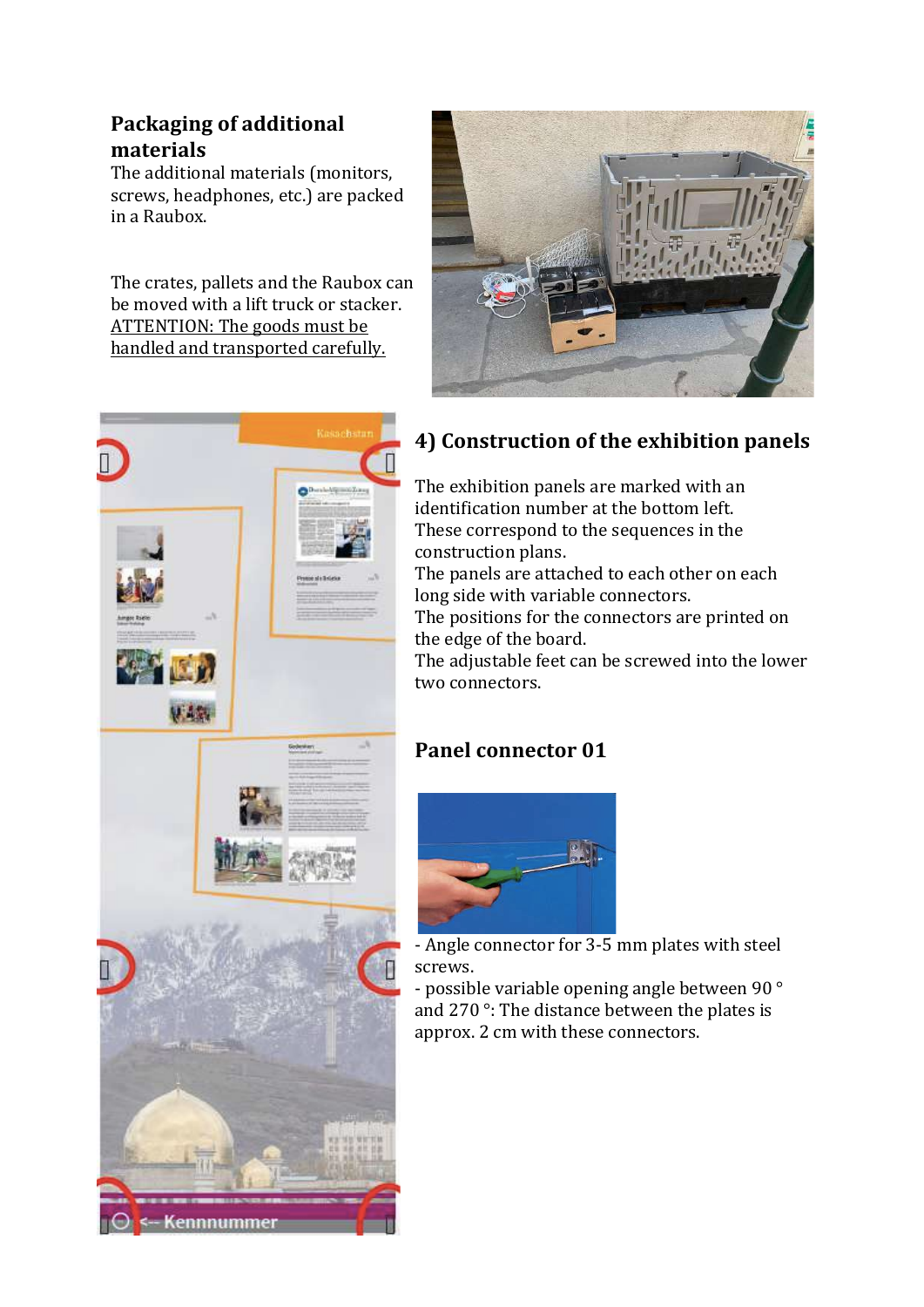

*Connector from*  the front, below, *above and back*

#### **Construction**

The middle Allen screw is detachable and can be fixed at the desired angle.

The exact position for mounting the connectors is printed into the plate as a line mark.

#### **Removal**

The connectors must be completely unscrewed from the plate in order to avoid transport damage such as scratches, scratches, etc..

Attention! This is also an advantage for the storage and transport of the panels, as they lie flat on top of each other.



In order to avoid scratches on the connectors, the connectors and feet must be returned to their original position during disassembly. They should be removed and put back in the corresponding cardboard boxes.

## **Panel connector 02**

Angle connector for 3-5 mm plates with steel screws The distance between the plates is approx. 4 cm.



#### **>> Structure**

The middle Allen screw is detachable and can be fixed at the desired angle.

The exact position for mounting the connectors is printed into the plate as a line mark.

## **>> Removal**

The connectors must be completely unscrewed from the plate to avoid transport damage such as scratches!

This is also an advantage for the storage and transport of the plates as they lie flat on top of each other. In order to avoid scratches on the connectors, the connectors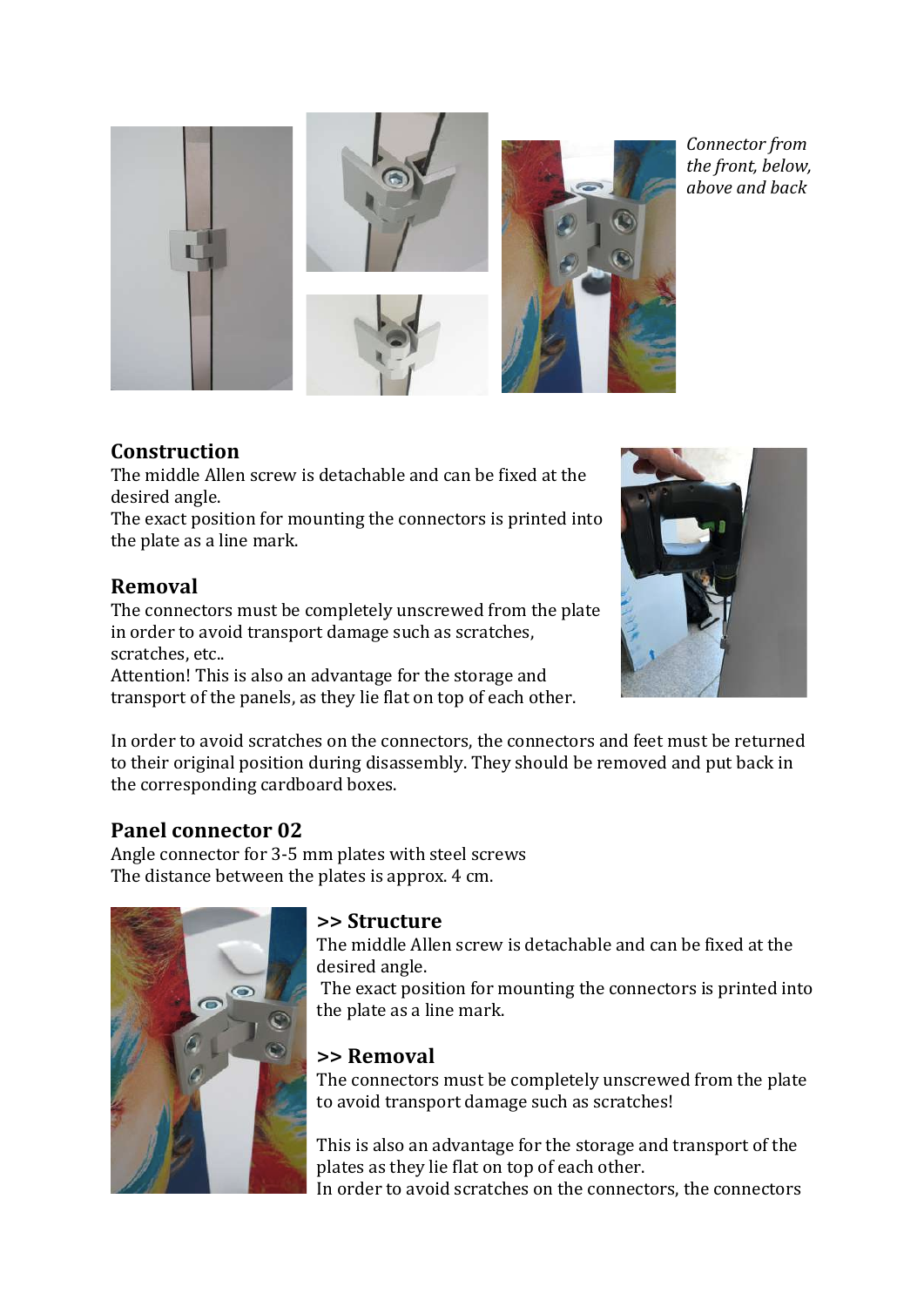and feet must be reassigned to the corresponding cardboard boxes during disassembly.

## **Adjustable feet**

Feet for connectors for 3-5 mm plates with steel screws

**>>Material:** steel screw + rubber foot

**>>Construction:** Screw into the lower connectors. The exact position for mounting the connectors is printed on the plate as a line mark.



This is also an advantage for the storage and transport of the panels, as they lie flat on top of each other.

In order to avoid scratches on the connectors, the connectors and feet must be returned to their original position during disassembly can be arranged in the corresponding cardboard boxes.

#### **Building up panels**

- The panels are transported with a pallet truck.
- The connectors can be easily screwed on if the panels are placed on a table.
- The screws should point backwards.

- The following plates can be inserted with a lower level compensation (e.g. folding rule) to the already mounted hinges.

- The connectors are screwed down from behind.
- The set up angle of the plate is fixed with the middle screw.







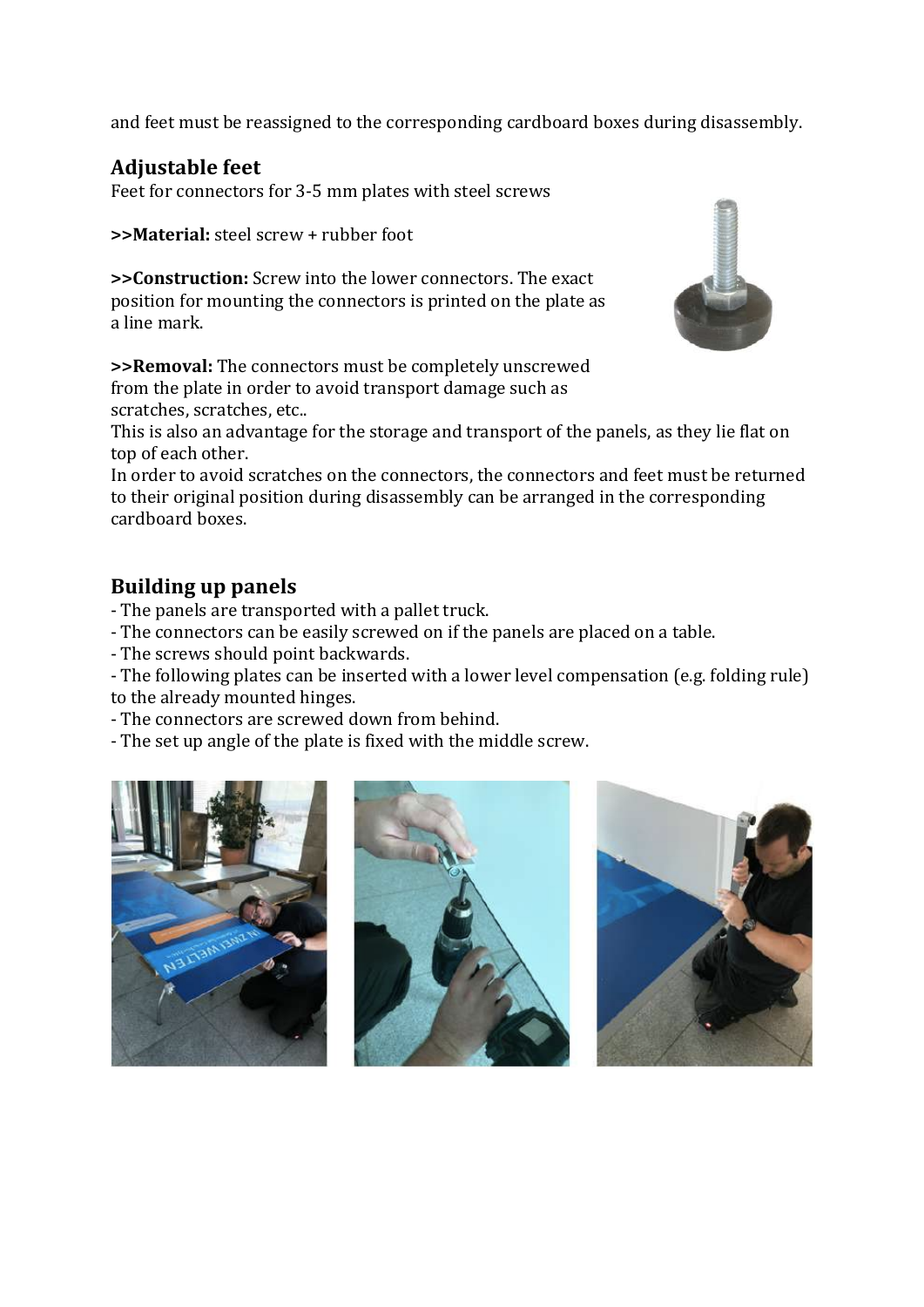

#### **3** special panels with video monitor + headphones with hanger

You can find it at the board: 14b Poland 15b Czech Republic 18b Romania



#### **>> Construction**

Monitor is inserted into the holder from above Plug the power supply and headphones into the monitor. The program starts with power supply.

#### **>> Dismantling**

When the exhibition is dismantled the Monitors are removed from their mounts and wrapped up in their boxes.

The same applies to all boards when packed in bags: Place the reverse sides against each other and insert the interleaf between the printed sides!

## **Clamping lights**

The LED clamping lights can be clamped to the top of the panels. Experience has shown that this is sufficient, to equip approx. every second to third panel with a clamp light. Thanks to the flexible arm, the light cone can be adjusted to the local lighting situation as required. The luminaires have a power lead/cable with a plug of approx.  $3.50 \text{ m}$  in length. The lamps cannot be replaced, but thanks to LED technology they have a very long service life.

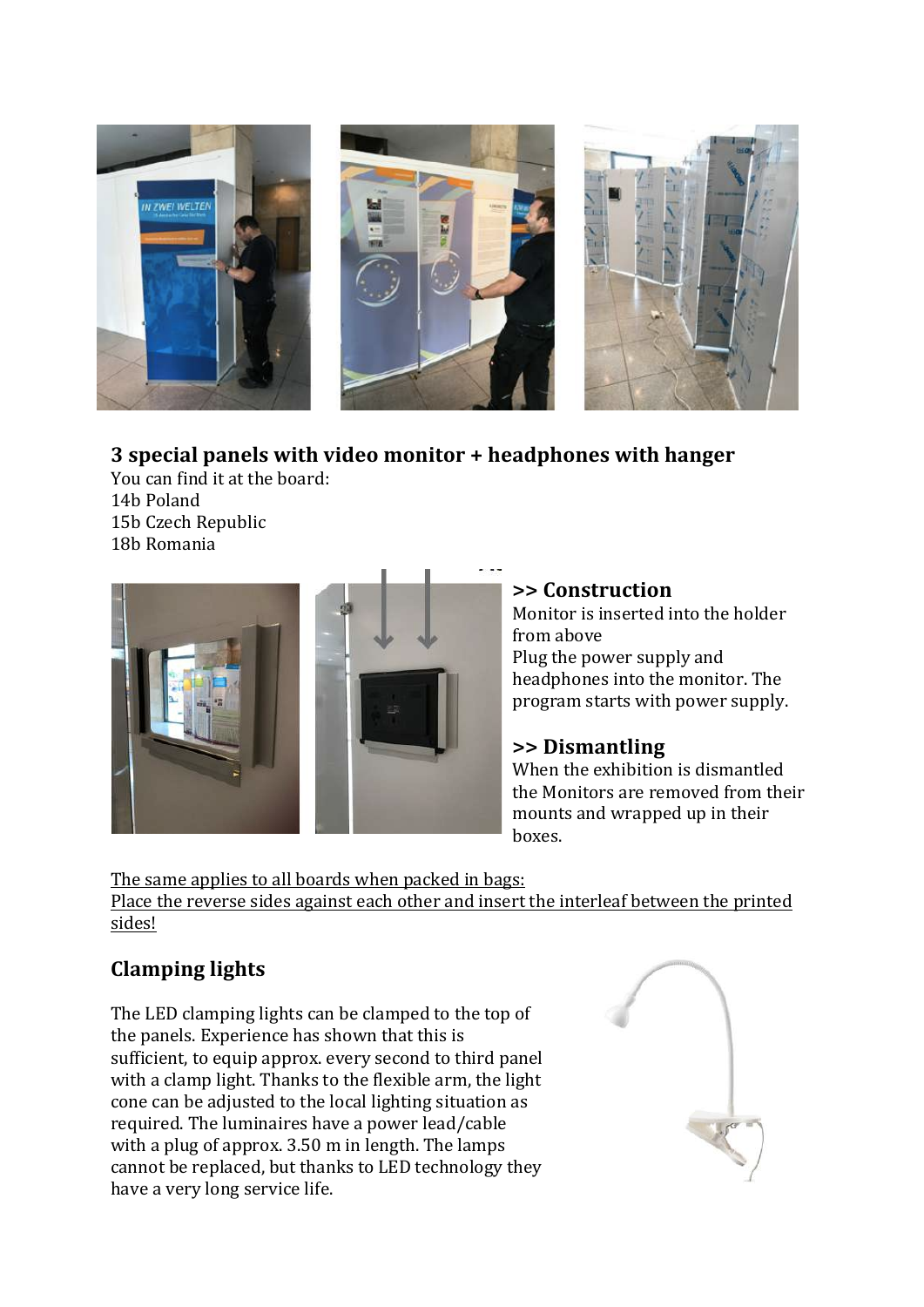# **5) Construction theme boxes**

## **Installing the cover - be sure to observe!**

The lid is heavy and should be opened carefully by two people. Due to its weight, it must not be dropped against the hinge. It must also not be dropped onto the body when closing.

## **Transport**

Handles for carrying are mounted on the sides of the unpacked chests.

## **Power supply**

The cube is open at the bottom. Here is a plug for the power supply. On 3 sides there is a recess in the base for the power supply cable, so that the shortest way to the next socket can always be taken.

## **During the exhibition**

The chest lids remain open during the exhibition and the hinges are adjusted (see below). The media players automatically start their program when the power is switched on.

## **Hinges Lid**

Carefully open and close the lid. Do not drop! During the exhibition, the hinges should be adjusted or fixed more sluggishly with the hinge screw.

## **Mounting headphones + holder**

Plug the headphone plugs into the sockets on the back of the cover.

The headphone cable is routed through the outlets in the base and attached to the headphone suspension with quick-releases of the desired length.

fixed.

The headphone suspension is included with the headphone and is screwed into the screw socket on the body with an Allen screw.









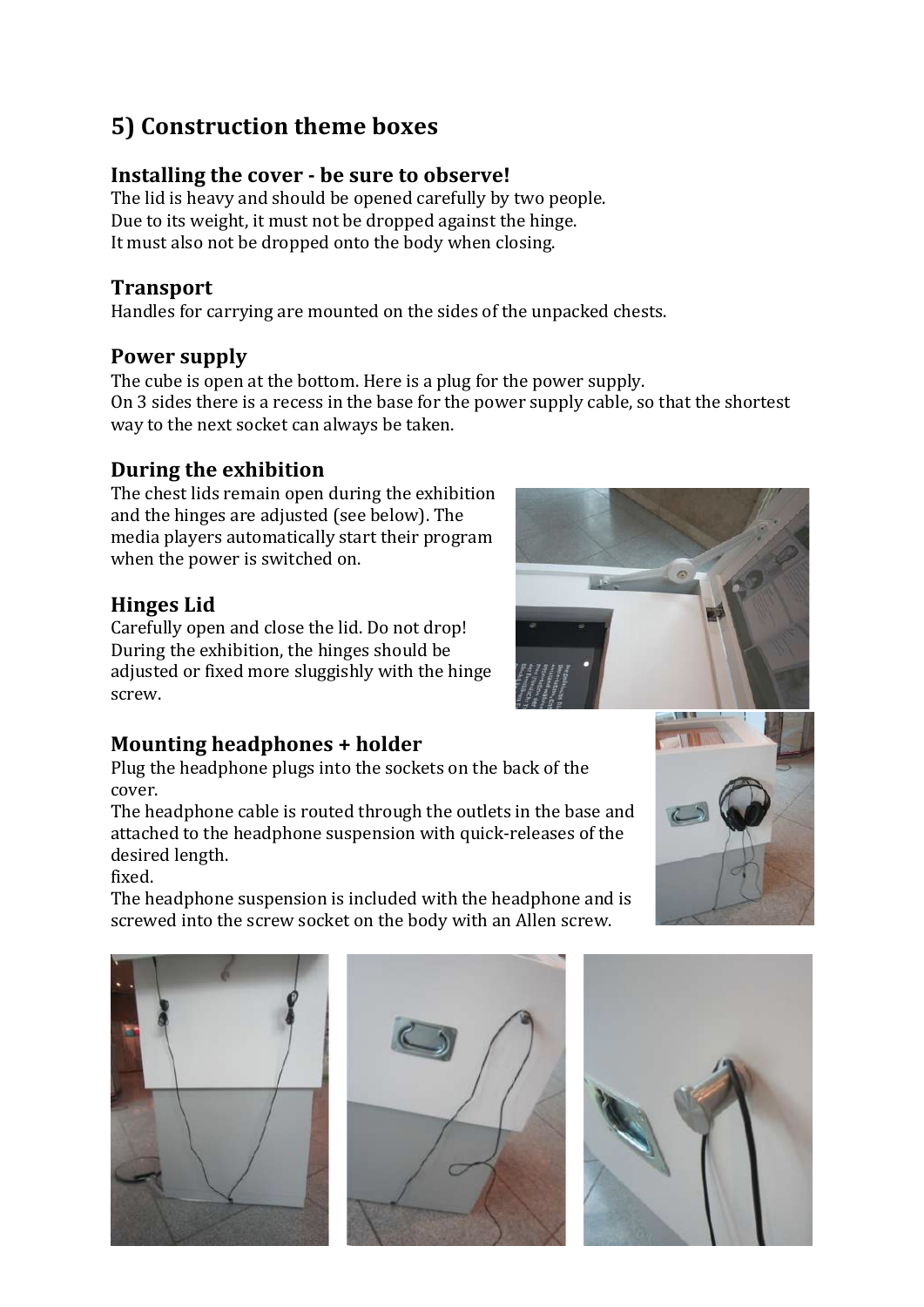#### **>> Dismantling**

Put the headphones in their box Remove the suspension before transport and enclose it with the headphones.

## **Theme chest "Religion"**

The sockets for the side wing theme chest "Religion" are fixed to the screw sleeves in the base area for transport.



## **Theme chest "Media"**

The newspaper racks are mounted on both sides of the Theme chest "Media" screwed on and filled.